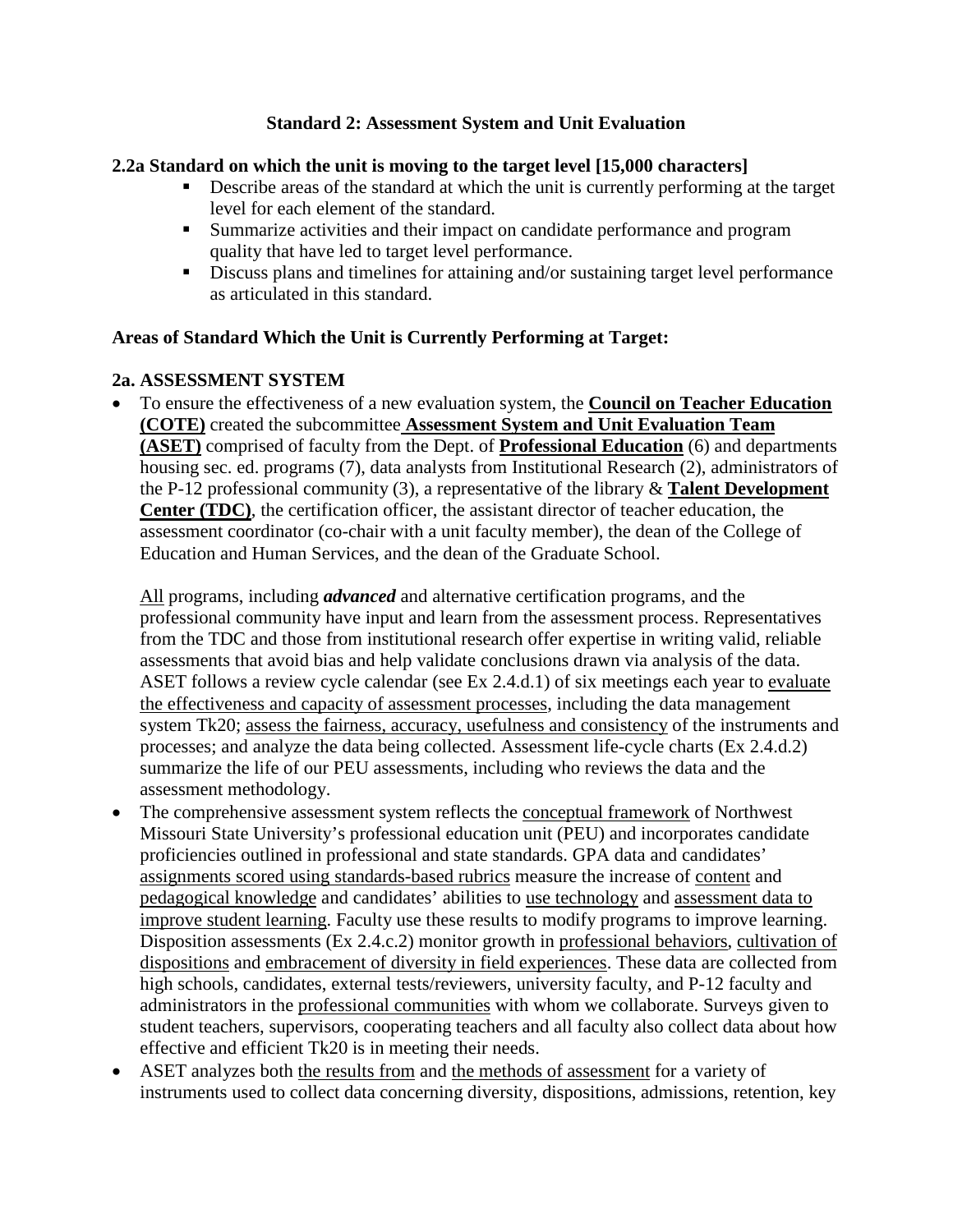assessments, field experience, faculty involvement in P-12 schools, GPA, and the **Teacher Work Sample (TWS)**.

• Decisions are made about candidate performance at multiple transition points. Assessment Flowcharts by Transition Points illustrate the timing and flow of assessments in *initial* (Ex 2.4.a.2) and *advanced* (Ex 2.4.a.3) programs.

# **2.2.b Continuous Improvement [10,000 characters]**

- Summarize activities and changes based on data that have led to continuous improvement of candidate performance and program quality.
- Discuss plans for sustaining and enhancing performance through continuous improvement as articulated in this standard.
- Regular and comprehensive data collection and analysis of program quality is completed as part of ASET's review-cycle calendar (Ex 2.4.d.1).
- **Beginning Teacher Assessment by Principals (BTAP)** survey results from the **MO Dept. of Elem. & Sec. Ed. (DESE)** are analyzed and reviewed to determine how well prepared our completers felt during the first and second years of their professional careers (Ex 2.4.b.5).
- Assessment data on candidates, graduates, faculty and other professionals are collected from assessments using external and internal sources. Key assessment data is collected during transitions points (Ex 2.4.a.2 and 2.4.a.3) for candidates each trimester and reviewed during ASET meetings and among program coordinators on a semiannual basis. Faculty data is recorded on Tk20 through the evaluations of the Content Methods Course, the University Supervisor, and (if sec. ed.) the Content Supervisor, completed by candidates at the end of student teaching, as is the Cooperating Teacher Evaluation for other professionals (Ex 2.4.a.9, 2.4.a.11, 2.4.a.12 and 2.4.a.10, respectively).
- Candidate-level assessment data is disaggregated by program when candidates are in the alternative certification program.
- Candidates who do not meet the qualifications for admission to professional education may petition the Teacher Education Admissions Committee for probationary entrance (Ex 2.4.e.2). The Teacher Education Student Services Coordinator keeps these records. For grade appeals or other complaints, candidates must follow the university policies (Ex 2.4.e.1) written (pp. 42 - 47) in the 2012-2014 Undergraduate Catalog, including going to the Academic Appeals Committee. Records of petitions and decisions are stored in the president's office. The Education Guidance Committee (Ex 2.4.c.2) (p. 316) handles faculty concerns about education candidates at any level. The certification officer keeps these records.

# **2c. USE OF DATA FOR PROGRAM IMPROVEMENT**

The PEU has a variety of fully developed evaluations, such as the TWS, which has been consistently updated, placed on the Tk20 system since the Fall 2012 trimester, and revised in the Fall 2012 and Spring 2013. The surveys completed by student teachers at the end of their clinical trimester have been used continuously for years and were most recently revised by ASET for the Spring 2013 trimester. The disposition assessments used since the Fall 2012 trimester are either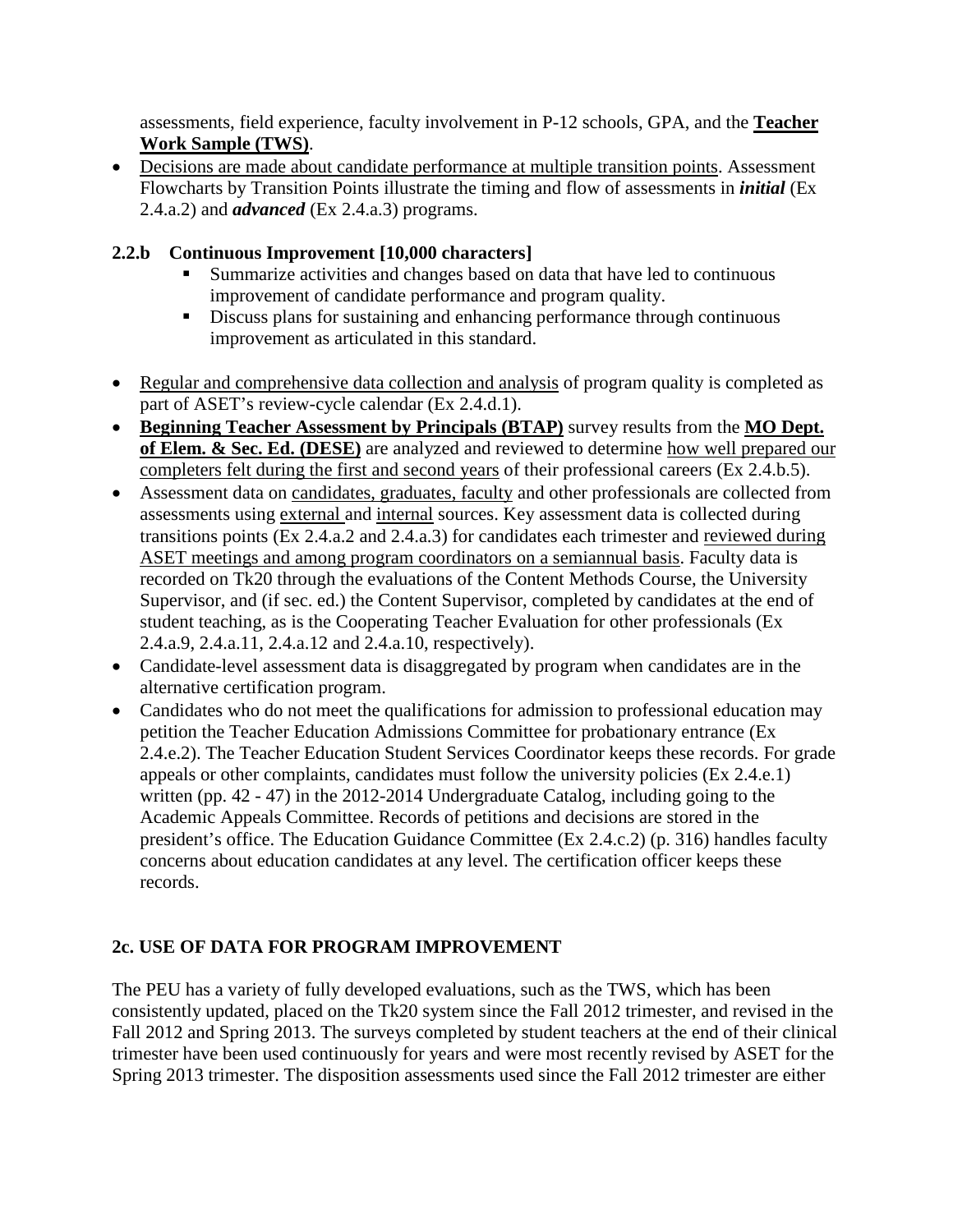the Educational Candidate Disposition Inventory, developed in 2006 and based on substantial research, or a variant.

# **Activities and Their Impact on Candidate Performance and Program Quality:**

Data analysis informs changes made to the assessment system, data-driven changes for program improvements, and data-informed changes to address external mandates. The following is a summary of these activities.

## Changes to the assessment system (Ex 2.4.g.2):

Based on data, lack thereof, and problems with the efficiency of collecting, analyzing, and sharing data, several changes were made to the assessment system. These include adding ASET, an assessment coordinator, and a robust data management system (Tk20) for the PEU; becoming more systematic about identifying key assessments for initial and advanced programs, and developing timelines to examine and share data (Ex 2.4.d.1) and trends; sponsoring unit teams at professional conferences; and being more intentional about acting on results.

## Data-driven program changes based upon assessment data (Ex 2.4.g.1):

• Based upon survey results from principals and candidates, TWS data, and focus group responses of candidates, the Sec. Ed. program was redesigned. Previously a professional trimester of four weeks of NW classes was followed by 12 weeks of student teaching. Now the trimester before student teaching candidates take a new block of courses that prepare them for a new weeklong clinical experience, and Directed Teaching begins at the beginning of the P-12 trimester.

Follow-up data indicate that these changes were effective in improving candidates' preparedness in classroom management, assessment and the ability to make data-driven changes based upon that assessment, and overall feelings of preparedness.

- Based upon TWS Element 1 data, intentional instruction was added to first practica to help candidates understand *learning context*. Subsequent TWS scores for Element 1 have improved.
- Based upon feedback/demand from *graduate* candidates, the university established Outreach Centers in Liberty and St. Joseph to expanded delivery services and increase potential centers for field placements. Eighty percent of use of these centers is for professional education.
- A variety of changes have been made at the unit and program levels based upon input from the P-12 communities with which we collaborate. These include changing the technologies we use, addressing English-language learners, and co-teaching during student teaching.

### Data-informed changes based upon assessment data to address new external requirements (Ex  $2.4(g.1)$ :

When the university, state, or other external entity mandates changes, the PEU uses data to inform *how* those changes will be implemented. For example,

• When the university added the university-wide Institutional Requirement in Technology, after looking at our BTAP (survey of principals) data, candidate survey data, and discussions with the P-12 community, we developed two new teacher directed courses that addressed the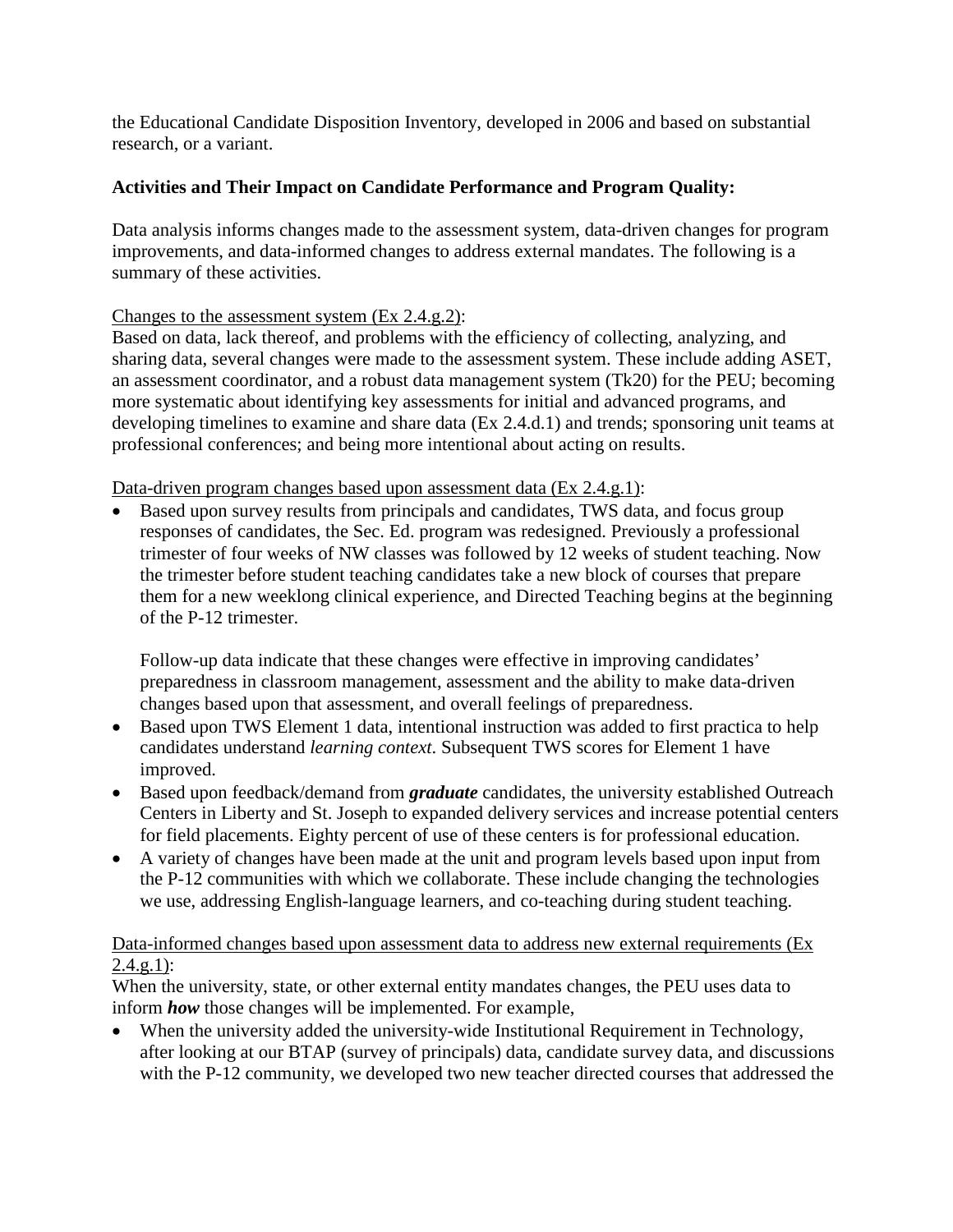mandated technology competencies in the context of teacher education. The data indicate that this was a positive change.

- After the announcement of the new MO requirement of 3.0 GPA required for certification beginning Spring 2017, the Council on Teacher Education (COTE) voted to **raise the requirement for admission to prof. ed. starting Aug. 1, 2013**. Based upon our review of GPA data (by ed. major), COTE initiated a proposal that resulted in a **university-wide change to the supersede policy;** and pass-rate data for C-BASE and PRAXIS led to **increased educator support for assessments** (test preparation and testing seminars) in the library.
- After the new MO Standards for the Preparation of Educators were released, we aligned our TWS criteria and rubric with these standards (for Fall 2012) to better assess our progress toward meeting them. After the results from this TWS were discussed at the Spring 2013 professional development meeting for all PEU members, another TWS revisions committee revised the TWS rubric to make it more valid for students and to increase scorer reliability.
- Other changes include changing Introduction to Special Education from 2 credit hours to 3 credit hours to include autism and other spectrum disorders, redesigning Sec. Teach. Practicum I (fall 2013 pilot) to increase support and supervision for clinical experiences, and buying new software and a server to house candidate videos.

## **Plans and Timelines to Attain/Sustain Target Level Performance:**

## **2a. ASSESSMENT SYSTEM**

Modifications are made regularly to the assessment system to keep up with changes to the standards. All rubrics for key assessments have been modified since Spring 2012 to align with new state standards. The TWS rubric was modified both in the Spring 2012 and Spring 2013 trimesters more accurately to align with new standards, clarify expectations and attempt to increase scorer reliability and validity. The TWS has been used in some form by the PEU since the Fall 2002 trimester and is revised as needed.

Beginning Fall 2013:

- Surveys collecting feedback about the effectiveness of the Tk20 system will continue to be used regularly to gather data from student teachers, university supervisors and cooperating teachers.
- ASET will discuss the collection and analysis of data showing a strong relationship between performance assessments and candidate success throughout their programs and as professionals. ASET will analyze data for new trends and exceptions to existing trends and make data driven recommendations to COTE and the PEU concerning program or unit-level changes. ASET will study these changes to make sure the programs are strengthened with no adverse consequences related to the changes.
- The Mo Dept. of Elem. & Sec. Ed. (DESE) collects data on professional retention, as does the Northwest Missouri State University Career Services office. DESE also implements **Beginning Teacher Assessment by Principals (BTAP)**, which provides data on how well prepared our first- and second-year graduates feel they are doing as professionals. This data will be combined with key assessment data in order to determine links.